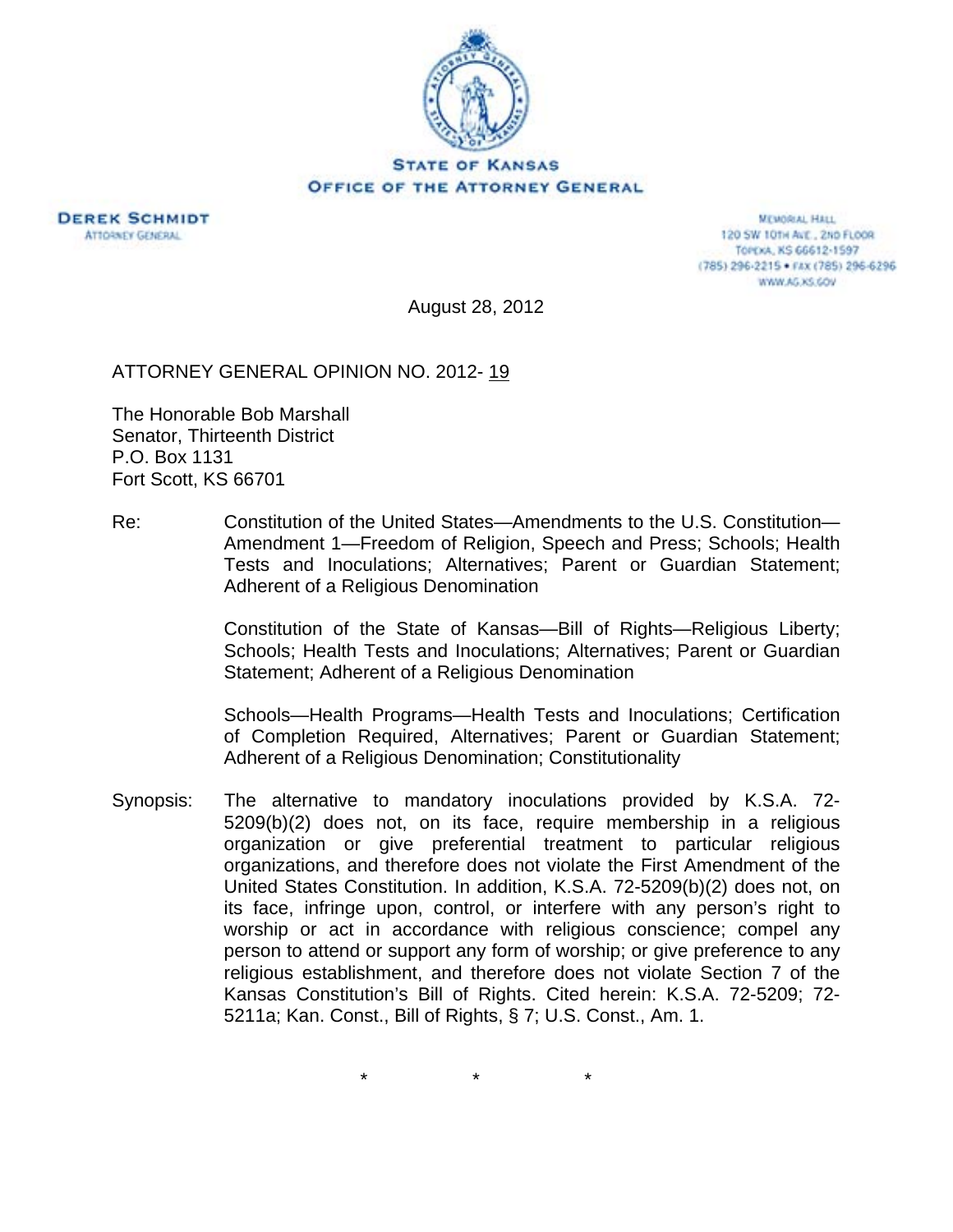Dear Senator Marshall:

As Senator for the Thirteenth District, you seek our opinion on whether the alternative to pupil inoculation provided in K.S.A. 72-5209(b)(2) violates the religious liberty provisions of the United States and Kansas Constitutions by requiring membership in an organized religion.

The First Amendment to the United States Constitution states in part: "Congress shall make no law respecting an establishment of religion, or prohibiting the free exercise thereof . . . ."<sup>1</sup> Section 7 of the Bill of Rights of the Kansas Constitution states in relevant part:

The right to worship God according to the dictates of conscience shall never be infringed; nor shall any person be compelled to attend or support any form of worship; nor shall any control of or interference with the rights of conscience be permitted, nor any preference be given by law to any religious establishment or mode of worship. . . .

Pursuant to K.S.A. 72-5209(a), prior to admission to and attendance at school, every pupil enrolling in any school for the first time in Kansas must provide certification that the pupil has received tests and inoculations deemed necessary by the secretary of the Kansas Department of Health and Environment.<sup>2</sup> A pupil who has not complied with the requirements of K.S.A. 72-5209(a) may be excluded from school attendance until such time as the pupil is in compliance with the statute. $3$ 

K.S.A. 72-5209(b) provides two alternatives to the certification requirement of K.S.A. 72- 5209(a). The first alternative allows a pupil to present an annual written statement from a licensed physician stating that the pupil's physical condition is such that the required tests or inoculations would seriously endanger the pupil's life or health.<sup>4</sup> The other alternative requires the pupil to present "a written statement signed by one parent or guardian that the child is an adherent of a religious denomination whose religious teachings are opposed to such tests or inoculations."<sup>5</sup>

Our office has previously considered whether this statute violates parental and religious rights. In Attorney General Opinion No. 94-162, Attorney General Robert Stephan concluded that K.S.A. 1993 Supp. 72-5209, as amended by L. 1994, Ch. 206, § 3, does not permit a parent to object to mandatory tests and inoculations based upon the parent's personal, non-religious beliefs:

 1 U.S. Const., Am. 1.

 $2$  Pursuant to K.A.R. 28-1-20, pupils must receive the following vaccinations prior to enrollment in school: diphtheria; hepatitis B; measles (rubeola); mumps; pertussis (whooping cough); poliomyelitis; rubella (German measles); tetanus; and varicella (chickenpox).<br><sup>3</sup> K.S.A. 72-5211a(a).

 $4$  K.S.A. 72-5209(b)(1).

 $5$  K.S.A. 72-5209(b)(2).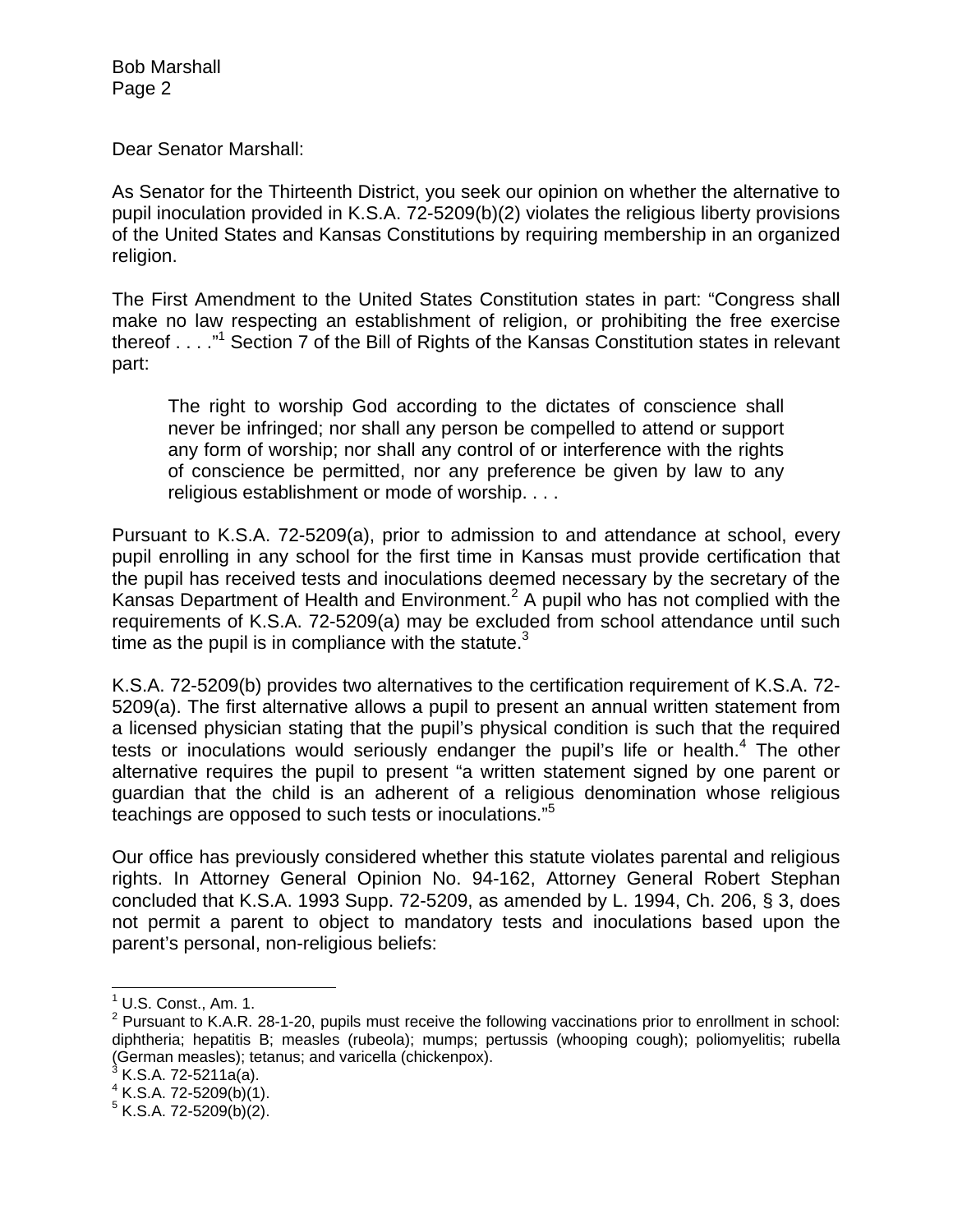First . . . the statute specifies that the religious belief must be that of the child and not the parent. Secondly, even if the objections mentioned were the child's, personal convictions and moral attitudes do not equate to "a religious denomination whose teachings are opposed to such tests and immunizations . . . . "<sup>6</sup>

Attorney General Stephan opined that the statute is constitutional even though it does not allow an exception for a parent's personal beliefs that are non-religious in nature. Attorney General Stephan further noted that there is a wide body of case law to support compulsory vaccinations as a valid exercise of state police power, even when such mandates infringe upon constitutional rights; religious exemptions to compulsory vaccination are not constitutionally required.<sup>7</sup> However, that opinion did not address the specific question you pose; namely, whether the alternative to mandatory inoculations authorized by K.S.A. 72-5209(b)(2) is only available to children who are *members* of an organized religion.

To answer your question, we apply rules of statutory construction to K.S.A. 72- 5209(b)(2). The fundamental rule to which all other rules are subordinate is that the intent of the legislature governs if that intent can be ascertained.<sup>8</sup> When construing a statute, legislative intent must be derived from the language of the statute; where the language used is plain and unambiguous, courts must follow the intent as expressed by the words used.<sup>9</sup> Words in common usage should be given their natural and ordinary meaning during statutory construction.<sup>10</sup> A statute is presumed constitutional and all doubts must be resolved in favor of its validity.<sup>11</sup> If there is any reasonable way to construe a statute as constitutionally valid, the court must do so.<sup>12</sup>

In the absence of a specific factual scenario to which your question applies, we consider K.S.A. 72-5209(b)(2) on its face. To qualify for the exception in K.S.A. 72-5209(b)(2), a pupil must present a written statement "that the child is an *adherent* of a religious denomination whose religious teachings are opposed to such tests or inoculations."<sup>13</sup> Adherent is ordinarily defined as "a believer in or advocate especially of a particular idea or church."14 Member is ordinarily defined as "a person baptized or enrolled in a church."15 These terms are not synonymous; a person may be an adherent of a religious denomination without being an actual member of such denomination. Thus, we

 6 Internal citations omitted.

<sup>7</sup> *See Zucht v. King*, 260 U.S. 174 (1922); *Jacobson v. Massachusetts*, 197 U.S. 11 (1905); *Wright v. DeWitt School District No. #1*, 385 S.W.2d 644 (Ark.1965); *Davis v. State*, 451 A.2d 107 (Md.App.1982); *Syska v. Montgomery Cty. Bd. of Ed.*, 415 A.2d 301 (Md.App.1980); *Brown v. Stone*, 378 So.2d 218 (Miss.1980); *Board of Education of Lake Mountain v. Maas*, 152 A.2d 394 (N.J.1959); *McCartney v.*  Austin, 293 N.Y.S.2d 188 (1968); Itz v. Penick, 493 S.W.2d 506 (Tex.1973).<br>
<sup>8</sup> See, e.g., Steffes v. City of Lawrence, 284 Kan. 380, 386 (2007).<br>
<sup>9</sup> See, e.g., Fisher v. State Farm Mut. Auto Ins. Co., 264 Kan. 111, 118 (

 $14$  http://www.merriam-webster.com/dictionary/adherent.<br> $15$  http://www.merriam-webster.com/dictionary/member.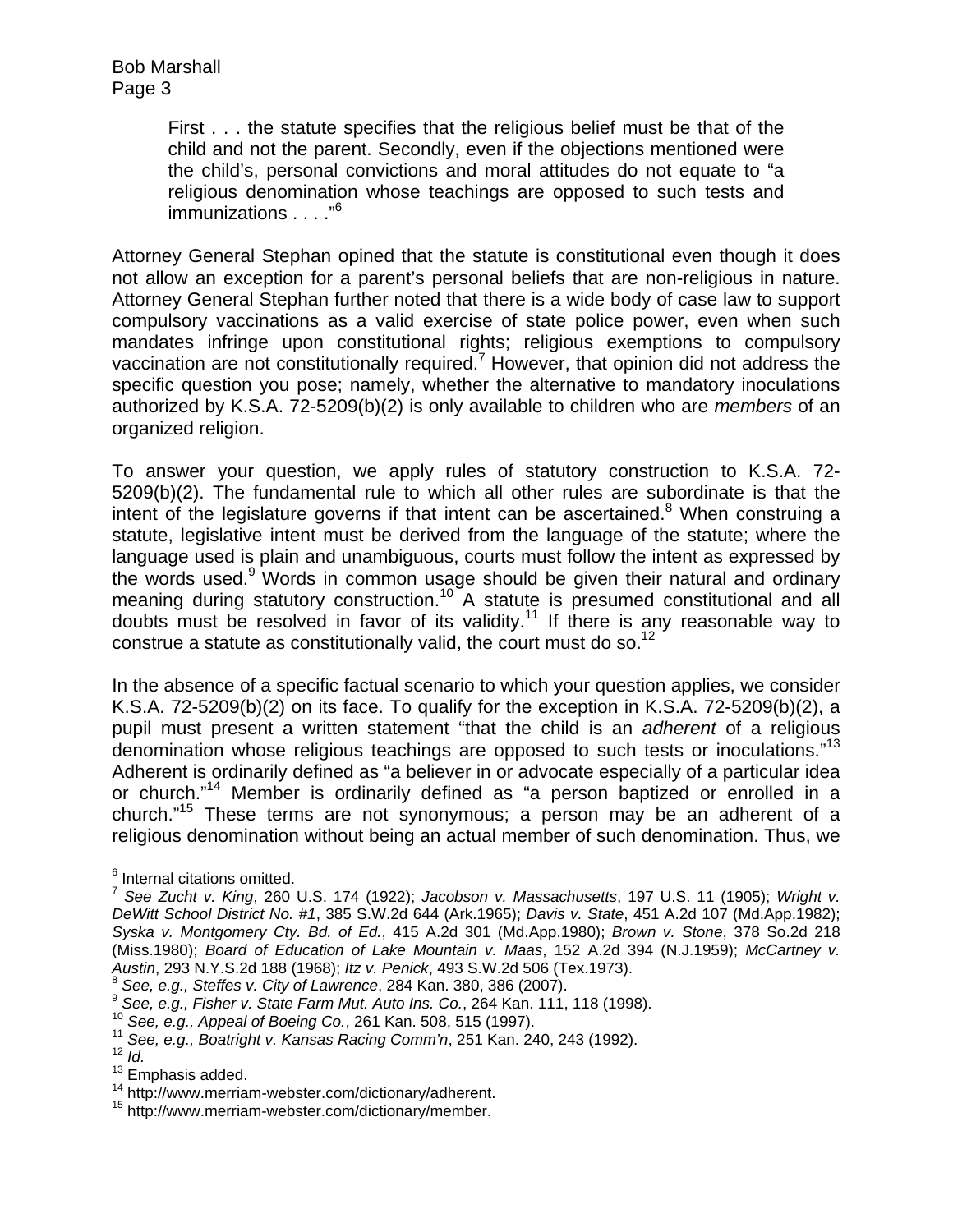opine that the plain and unambiguous language of K.S.A. 72-5209(b)(2) does not limit the religious alternative to mandatory tests and inoculations to members of religious denominations.

Having so opined, we examine the constitutionality of K.S.A. 72-5209(b)(2) in light of the First Amendment. While no Kansas court has addressed your specific question, other states have determined that some religious exemption statutes are unconstitutional under the First Amendment. In *Sherr v. Northport-East Northport Union Free School*  District,<sup>16</sup> the court examined a New York statute that limited its religious exemption to mandatory inoculations to "bona fide members of a recognized religious organization."<sup>17</sup> Holding that the statute violates both the Establishment Clause and the Free Exercise Clause of the First Amendment, the court noted:

The primary effect of [the statute]'s limiting clause is manifestly the inhibiting of the religious practices of those individuals who oppose vaccination of their children on religious grounds but are not actually members of a religious organization that the state recognizes. . . . Here, New York has conditioned the conferring of a statutorily created exemption on membership in a religious denomination upon which the state, if the attempted witticism can be forgiven, has bestowed a blessing of governmental approval. [The statute] makes available to members of certain religious organizations to which the state has given some sort of official recognition a statutory benefit for which other individuals who may belong to either an unrecognized religious group or possess their own personal religious beliefs are not eligible.<sup>18</sup>

Thus, limiting the exemption to "bona fide members" discriminates against parents who choose not to become official members of a religious organization, in violation of the Free Exercise Clause. Likewise, limiting the exemption to "recognized" religious organizations means that the government must prefer or approve of certain faiths over others, in violation of the Free Exercise Clause and the Establishment Clause.

In a later case, *Boone v. Boozman*, 19 the court considered an Arkansas statute that permitted parents to object to required immunizations "on the grounds that immunization conflicts with the religious tenets and practices of a *recognized* church or religious denomination of which the parent or guardian is an adherent or member."<sup>20</sup> The court determined that by limiting the exception to "recognized" churches and denominations, the statute "singles out 'recognized churches' for preferential treatment," and therefore violates the First Amendment.<sup>21</sup>

<sup>&</sup>lt;sup>16</sup> 672 F.Supp. 81 (E.D.N.Y. 1987).

 $17$  N.Y. Pub. Health L. §2164(9). The statute was amended by L. 1989, Ch. 583, §3 to allow parents who "hold genuine and sincere religious beliefs" to exempt their children from mandatory immunizations.<br><sup>18</sup> 672 F.Supp. at 89-90. Citations omitted.

<sup>&</sup>lt;sup>19</sup> 217 F.Supp. 2d 938 (E.D. Ark. 2002).<br><sup>20</sup> Ark. Code Ann. § 6-18-702(d)(2) (Repl. 1999). Emphasis added. <sup>21</sup> 217 F.Supp.2d at 947.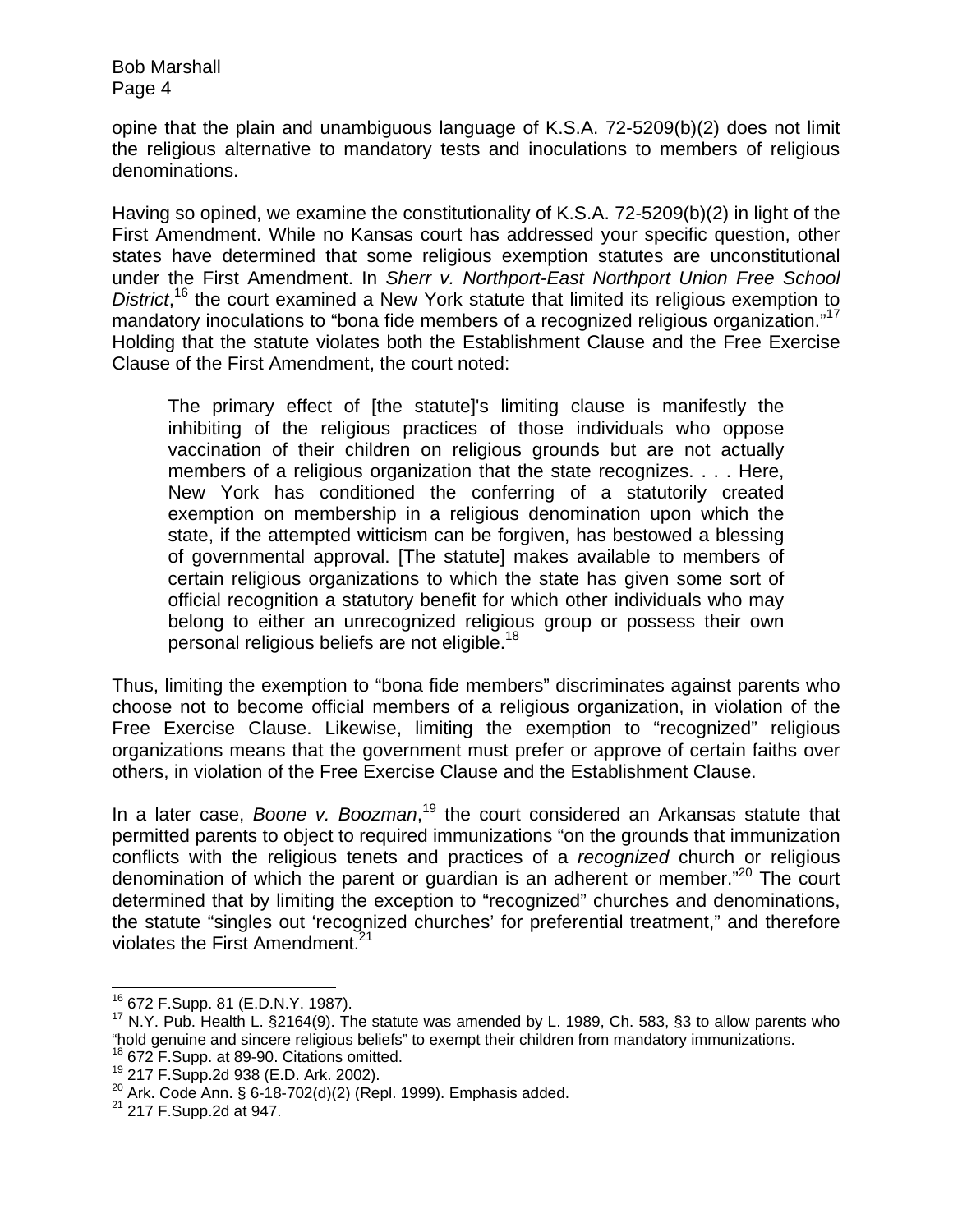The holdings in *Sherr* and *Boone* indicate that a religious exemption statute is vulnerable to a challenge on Free Exercise or Establishment Clause grounds if it limits the exemption to actual members of a religious organization or to religious groups that are "recognized" by the state. Although these cases do not involve Kansas statutes, we find the reasoning therein persuasive. Plainly, K.S.A. 72-5209(b)(2) does not limit its application to adherents of state-recognized religious organizations. Further, the statute does not require bona fide membership in a religious organization because the terms "adherent" and "member" are not synonymous. Accordingly, we conclude that the statute does not violate the First Amendment.

We next consider K.S.A. 72-5209(b)(2) in light of Section 7 of the Bill of Rights of the Kansas Constitution, which provides much more detail respecting religious freedom than the First Amendment.<sup>22</sup> Specifically, this section prohibits the state from  $(1)$ infringing upon the right to worship God according to the dictates of conscience; (2) compelling any person to attend or support any form of worship; (3) controlling or interfering with the rights of conscience; and (4) giving any preference by law to any religious establishment or mode of worship.

It has been suggested that the "rights of conscience" clause is not expressly limited to *religious* conscience, and therefore protects beliefs that are non-religious in nature. No Kansas court has defined "rights of conscience" as it pertains to the state constitution, but we find persuasive analysis in cases from Ohio and Minnesota, whose state constitutions contain similar religious freedom provisions.23

Ohio courts have held that the Ohio Constitution does not recognize a general right of conscience unconnected to the exercise of religious freedom.<sup>24</sup> The Ohio Constitution protects the rights of conscience "only when predicated upon bona fide religious beliefs, even though the word 'conscience' in a secular sense necessarily includes moral and philosophical views not within the confines of established religion."<sup>25</sup> Similarly, Minnesota courts have declined to interpret the Minnesota Constitution's "rights of conscience" clause to include a non-religious belief that a person must tell the truth.<sup>26</sup> but have determined that the clause *does* protect a business owner's right to refuse to provide services to an organization based upon the business owner's religious beliefs.<sup>27</sup> We are persuaded by this reasoning and therefore opine that the "rights of conscience" clause in Section 7 of the Bill of Rights of the Kansas Constitution does not protect secular beliefs that are unconnected to the exercise of religious freedom.

 $22$  State v. Smith, 155 Kan. 588, 594 (1942).

<sup>&</sup>lt;sup>23 "</sup> . . . [the court] should look to the Ohio and Minnesota courts for guidance because the provisions of their respective state constitutions on religious liberties are similar to  $\S$  7 of the Kansas Constitution Bill of Rights." Stinemetz v. Kansas Health Policy Authority, 45 Kan. App. 2d 818, 849 (2011).

Rights." *Stinemetz v. Kansas Health Policy Authority*, 45 Kan. App. 2d 818, 849 (2011). 24 *See, e.g., Luken v. Brigano*, 154 Ohio App. 3d 531 (2003); *Humphrey v. Lane*, 89 Ohio St. 3d 62 (2000); *Preterm Cleveland v. Voinovich*, 89 Ohio App. 3d 684 (1993). 25 89 Ohio App. 3d at 697. 26 *State v. Schwartz*, 598 N.W.2d 7 (1999). 27 *Rasmussen v. Glass*, 498 N.W. 2d 508 (1993).